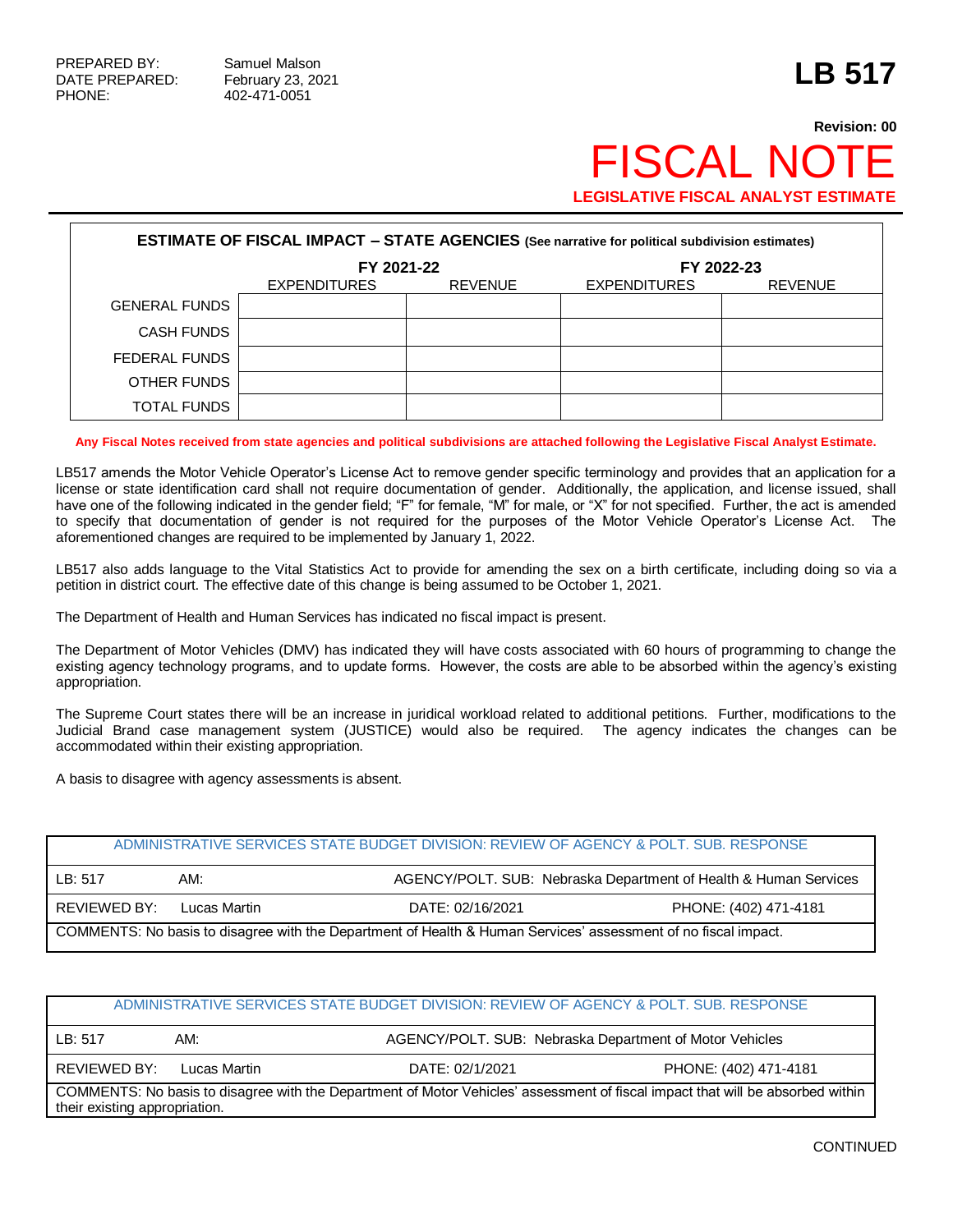ADMINISTRATIVE SERVICES STATE BUDGET DIVISION: REVIEW OF AGENCY & POLT. SUB. RESPONSE LB: 517 AM: AM: AGENCY/POLT. SUB: Nebraska Supreme Court REVIEWED BY: Lucas Martin DATE: 02/24/2021 PHONE: (402) 471-4181 COMMENTS: No basis to disagree with the Supreme Court's assessment of fiscal impact.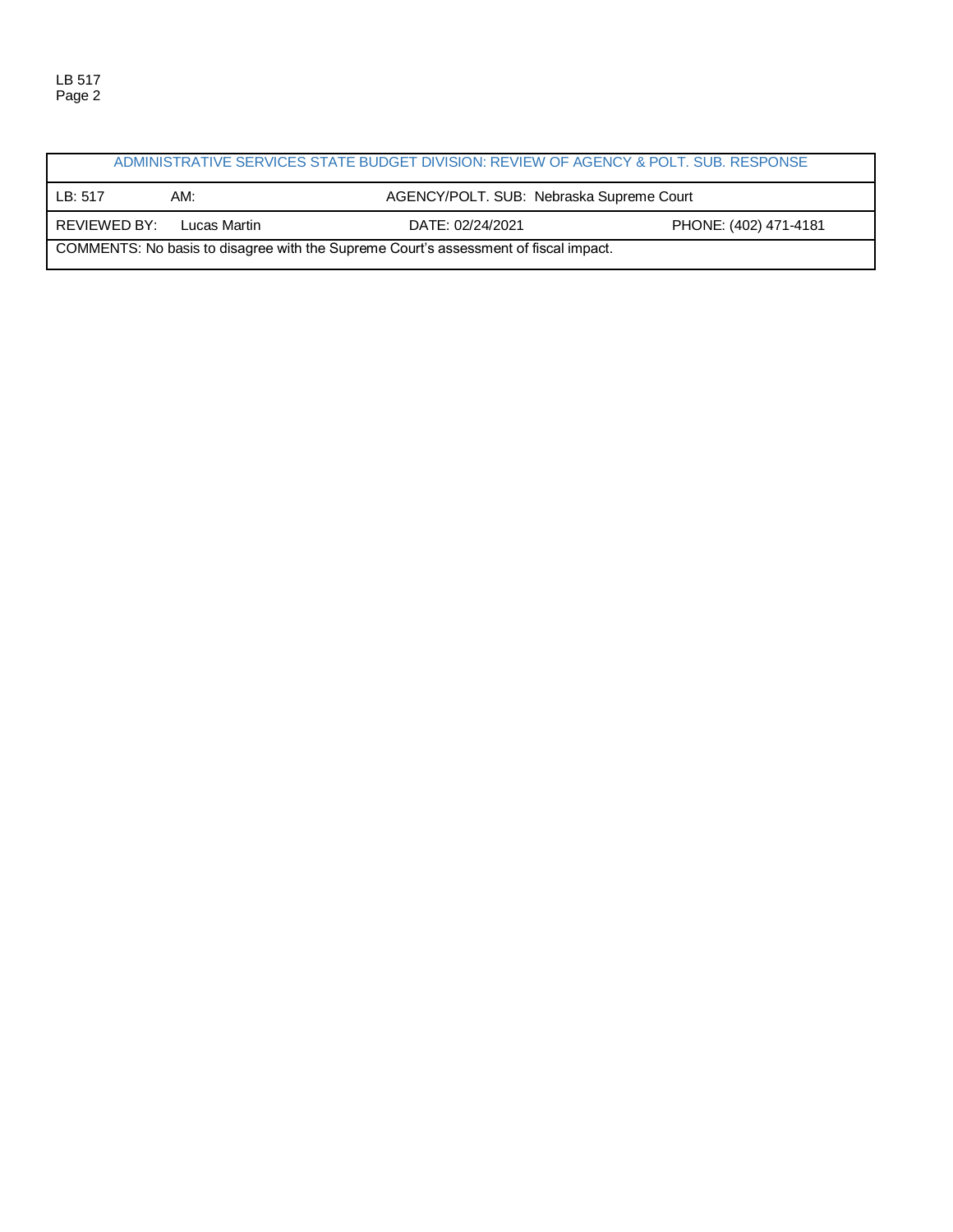**LB**(1) **517 FISCAL NOTE 2021**

## **ESTIMATE PROVIDED BY STATE AGENCY OR POLITICAL SUBDIVISION** State Agency or Political Subdivision Name:(2) Department of Health and Human Services Prepared by: (3) Mike Michalski Date Prepared 2-17-2021 Phone: (5) 471-6719 **FY 2021-2022 FY 2022-2023** EXPENDITURES REVENUE EXPENDITURES REVENUE **GENERAL FUNDS**

| <b>CASH FUNDS</b>    |     |     |     |      |
|----------------------|-----|-----|-----|------|
| <b>FEDERAL FUNDS</b> |     |     |     |      |
| <b>OTHER FUNDS</b>   |     |     |     |      |
| <b>TOTAL FUNDS</b>   | \$С | \$Ο | \$0 | -\$C |
|                      |     |     |     |      |

Return by date specified or 72 hours prior to public hearing, whichever is earlier.

Explanation of Estimate:

LB 517 would require the Department of Health and Human Services to amend the sex on a certificate of birth upon receipt of a completed application from the person born in this state or the parent, guardian, or legal representative of such person. An affidavit from a physician or a certified copy of a court order directing the change on the birth certificate shall be sent to the Department with the application for amendment of the certificate of birth.

There is no fiscal impact to the Department of Health and Human Services.

| <b>MAJOR OBJECTS OF EXPENDITURE</b> |           |                     |                     |                     |  |
|-------------------------------------|-----------|---------------------|---------------------|---------------------|--|
| PERSONAL SERVICES:                  |           |                     |                     |                     |  |
|                                     |           | NUMBER OF POSITIONS | 2021-2022           | 2022-2023           |  |
| POSITION TITLE                      | $21 - 22$ | $22 - 23$           | <b>EXPENDITURES</b> | <b>EXPENDITURES</b> |  |
|                                     |           |                     |                     |                     |  |
|                                     |           |                     |                     |                     |  |
|                                     |           |                     |                     |                     |  |
|                                     |           |                     |                     |                     |  |
|                                     |           |                     |                     |                     |  |
|                                     |           |                     |                     |                     |  |
|                                     |           |                     |                     |                     |  |
|                                     |           |                     |                     |                     |  |
|                                     |           |                     |                     |                     |  |
|                                     |           |                     |                     |                     |  |
|                                     |           |                     |                     |                     |  |
|                                     |           |                     |                     |                     |  |
|                                     |           |                     |                     |                     |  |
|                                     |           |                     |                     |                     |  |
|                                     |           |                     |                     |                     |  |
|                                     |           |                     |                     |                     |  |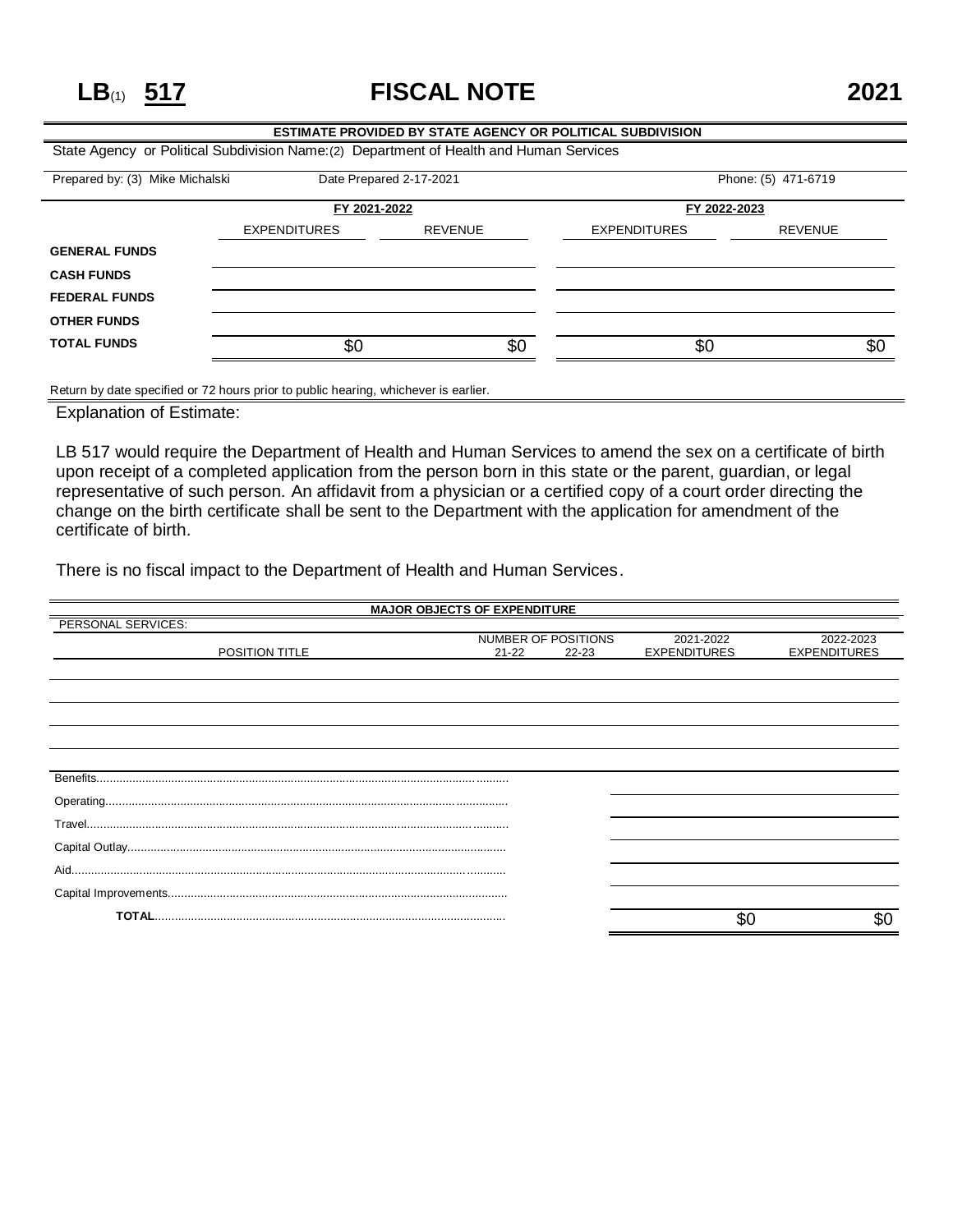**Please complete ALL (5) blanks in the first three lines. 2021**

| LB <sub>(1)</sub> 517       |                                                 |                              |                                                                   | <b>FISCAL NOTE</b>        |  |  |
|-----------------------------|-------------------------------------------------|------------------------------|-------------------------------------------------------------------|---------------------------|--|--|
|                             | State Agency OR Political Subdivision Name: (2) | Department of Motor Vehicles |                                                                   |                           |  |  |
| Prepared by: (3) Bart Moore |                                                 | Date Prepared: (4)           |                                                                   | Phone: $(5)$ 402-471-3902 |  |  |
|                             |                                                 |                              | <b>ESTIMATE PROVIDED BY STATE AGENCY OR POLITICAL SUBDIVISION</b> |                           |  |  |
|                             |                                                 | FY 2021-22                   | FY 2022-23                                                        |                           |  |  |
|                             | <b>EXPENDITURES</b>                             | <b>REVENUE</b>               | <b>EXPENDITURES</b>                                               | <b>REVENUE</b>            |  |  |
| <b>GENERAL FUNDS</b>        |                                                 |                              |                                                                   |                           |  |  |
| <b>CASH FUNDS</b>           |                                                 |                              |                                                                   |                           |  |  |
| <b>FEDERAL FUNDS</b>        |                                                 |                              |                                                                   |                           |  |  |
| <b>OTHER FUNDS</b>          |                                                 |                              |                                                                   |                           |  |  |
| <b>TOTAL FUNDS</b>          |                                                 |                              |                                                                   |                           |  |  |

**Explanation of Estimate:**

The Department will have 60 hours of programming to change existing department programs, and to update department forms. The cost of these hours and updates will be absorbed within existing agency appropriation.

| <b>BREAKDOWN BY MAJOR OBJECTS OF EXPENDITURE</b> |           |                            |                     |                     |  |  |
|--------------------------------------------------|-----------|----------------------------|---------------------|---------------------|--|--|
| <b>Personal Services:</b>                        |           |                            |                     |                     |  |  |
|                                                  |           | <b>NUMBER OF POSITIONS</b> | $2021 - 22$         | 2022-23             |  |  |
| <b>POSITION TITLE</b>                            | $21 - 22$ | 22-23                      | <b>EXPENDITURES</b> | <b>EXPENDITURES</b> |  |  |
|                                                  |           |                            |                     |                     |  |  |
|                                                  |           |                            |                     |                     |  |  |
|                                                  |           |                            |                     |                     |  |  |
|                                                  |           |                            |                     |                     |  |  |
|                                                  |           |                            |                     |                     |  |  |
|                                                  |           |                            |                     |                     |  |  |
|                                                  |           |                            |                     |                     |  |  |
|                                                  |           |                            |                     |                     |  |  |
|                                                  |           |                            |                     |                     |  |  |
|                                                  |           |                            |                     |                     |  |  |